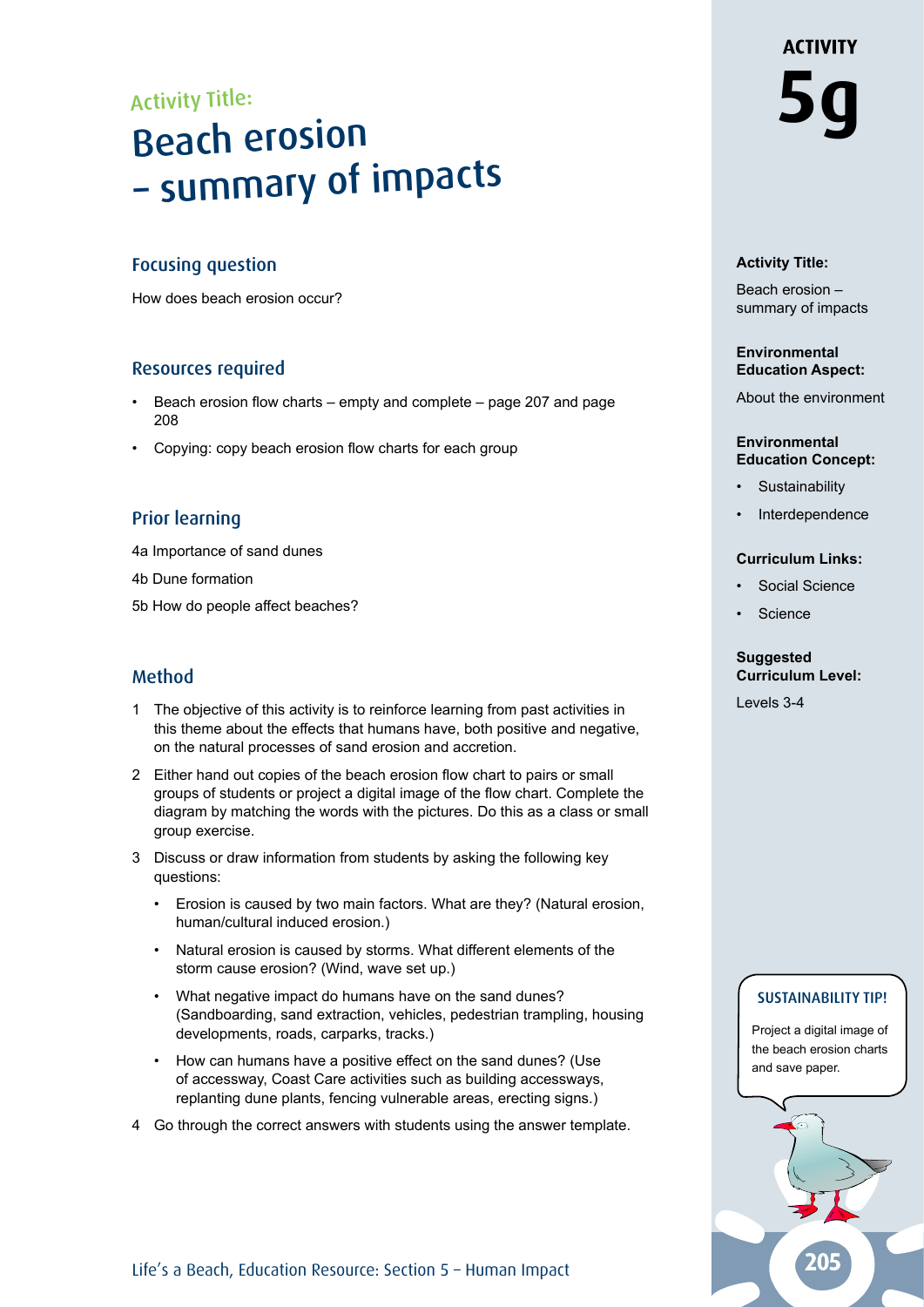# Possible next steps

- 6h Case study Pukehina this activity applies knowledge gained about beach erosion to a real example where beach erosion has occurred and been facilitated by a number of the factors identified here.
- Look at the cost and merits of different coastal erosion prevention measures. A table of these is reproduced on the fact sheet provided for activity 6h Case Study – Pukehina.
- 6j Coastal protection different management options an activity challenging students to come up with potential solutions to real life coastal erosion issues.

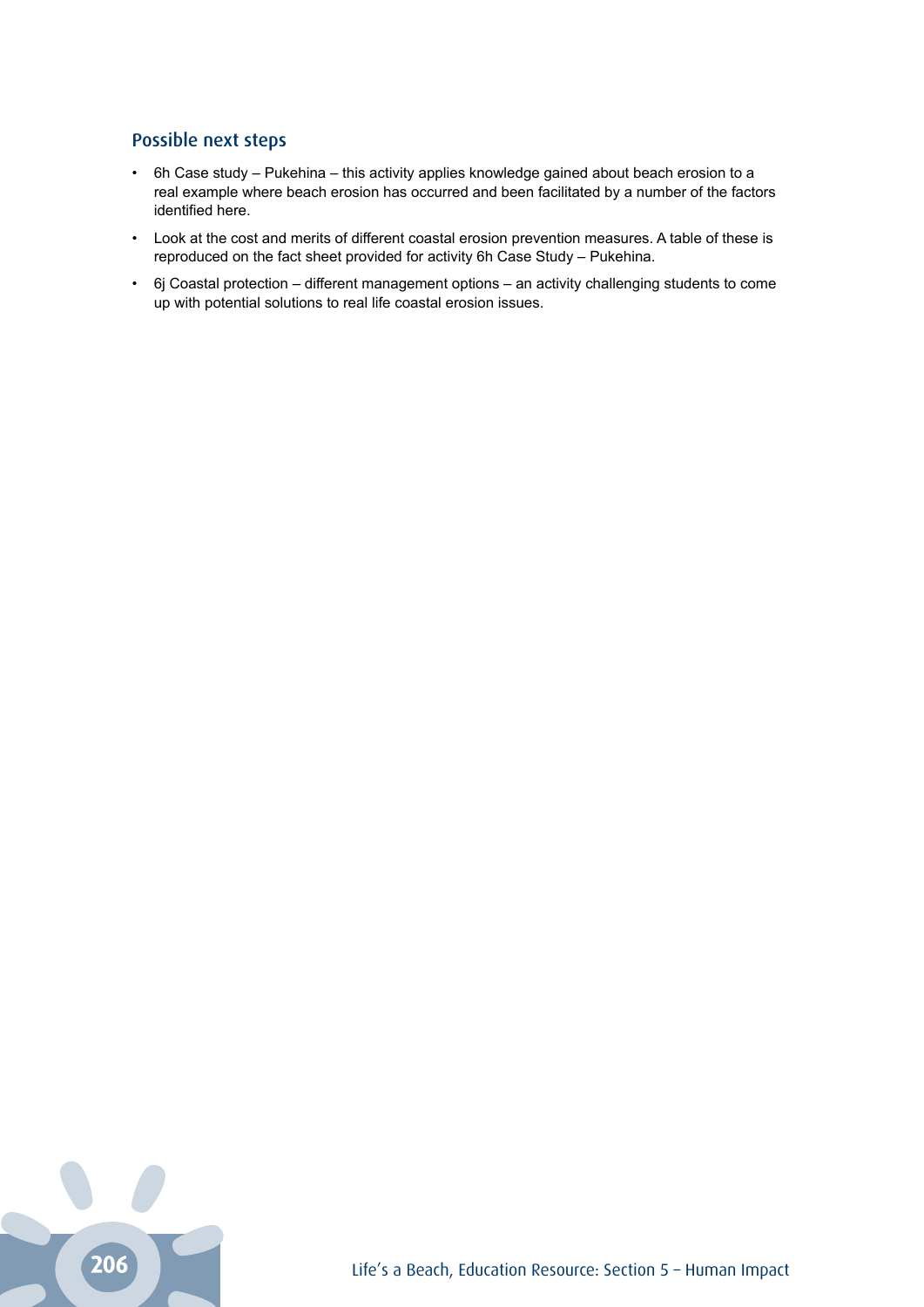